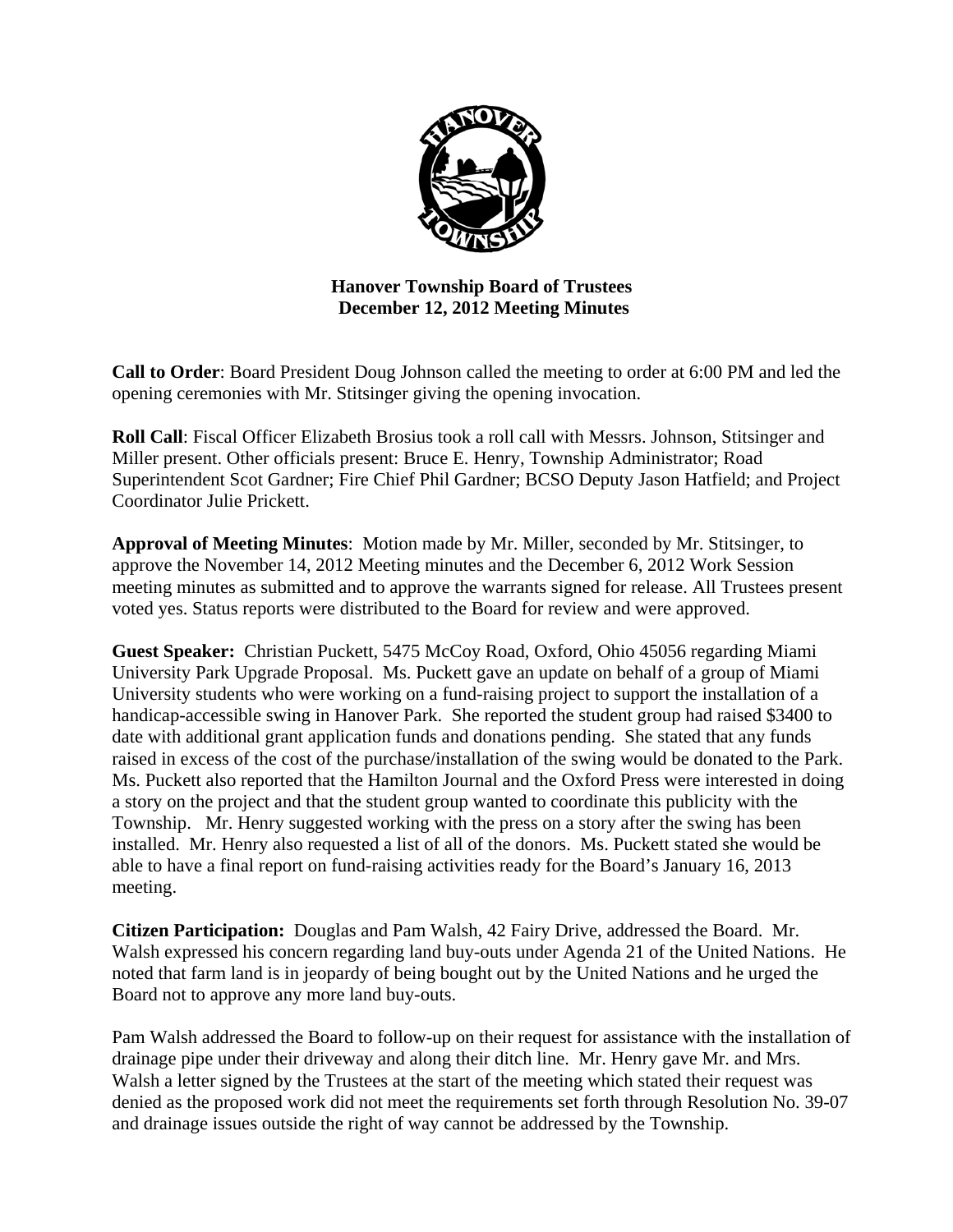Jeff Buddo, 2436 Morman Road, asked the Board if it had received any questions about the construction of log cabins on a private road. Mr. Henry indicated that there had been inquiries and Mr. Stitsinger noted that the road in question may be a public road. Mr. Henry stated that plans were submitted recently to the County for full review.

#### **Administration Reports**

*Law Enforcement*: Deputy Hatfield gave the following report for the month of November 2012:

# **Butler County Sheriff's Office District #6 Hanover Township Contract Cars Monthly Report for November 2012**

| <b>Activity Area</b><br><b>Month Totals</b> | YTD            |
|---------------------------------------------|----------------|
| Dispatched Calls: 152<br>$\bullet$          | 1574           |
| Felony Reports: 11<br>$\bullet$             | 55             |
| Misdemeanor Reports: 07<br>$\bullet$        | 144            |
| Non-Injury Crash: 06<br>$\bullet$           | 70             |
| Injury Crash: 5<br>$\bullet$                | 56             |
| <b>Total Reports: 29</b>                    | 317            |
| Assists/Back Up: 49                         | 557            |
| Felony Arrests: 1<br>$\bullet$              | 20             |
| Misdemeanor Arrests: 07                     | 70             |
| <b>OMVI</b> Arrests: 1                      | 18             |
| <b>Total Arrests: 09</b>                    | 105            |
| Traffic Stops: 44<br>$\bullet$              | 448            |
| <b>Moving Citations: 31</b><br>$\bullet$    | 255            |
| <b>Warning Citations: 24</b><br>$\bullet$   | 195            |
| FI Cards: 0<br>$\bullet$                    | 0 <sup>0</sup> |
| Civil Papers Served: 1<br>$\bullet$         | 01             |
| <b>Business Alarms: 5</b><br>$\bullet$      | 55             |
| <b>Residential Alarms: 19</b><br>$\bullet$  | 156            |
| Special Details: 1<br>$\bullet$             | 17             |
| COPS Times: 7000 (Min.)<br>$\bullet$        | 71,885         |
| Vacation Checks: 40                         | 418            |

Reporting Deputies: T. Lentz and J. Hatfield/ Report prepared by HT Administration

\*\*\*\*\*\*\*\*\*\*\*\*\*\*\*\*\*\*\*\*\*\*\*\*\*\*\*\*\*\*\*\*\*\*\*\*\*\*\*\*\*\*\*\*\*\*\*\*\*\*\*\*\*\*\*\*\*\*\*\*\*\*\*\*\*\*\*\*\*\*\*\*\*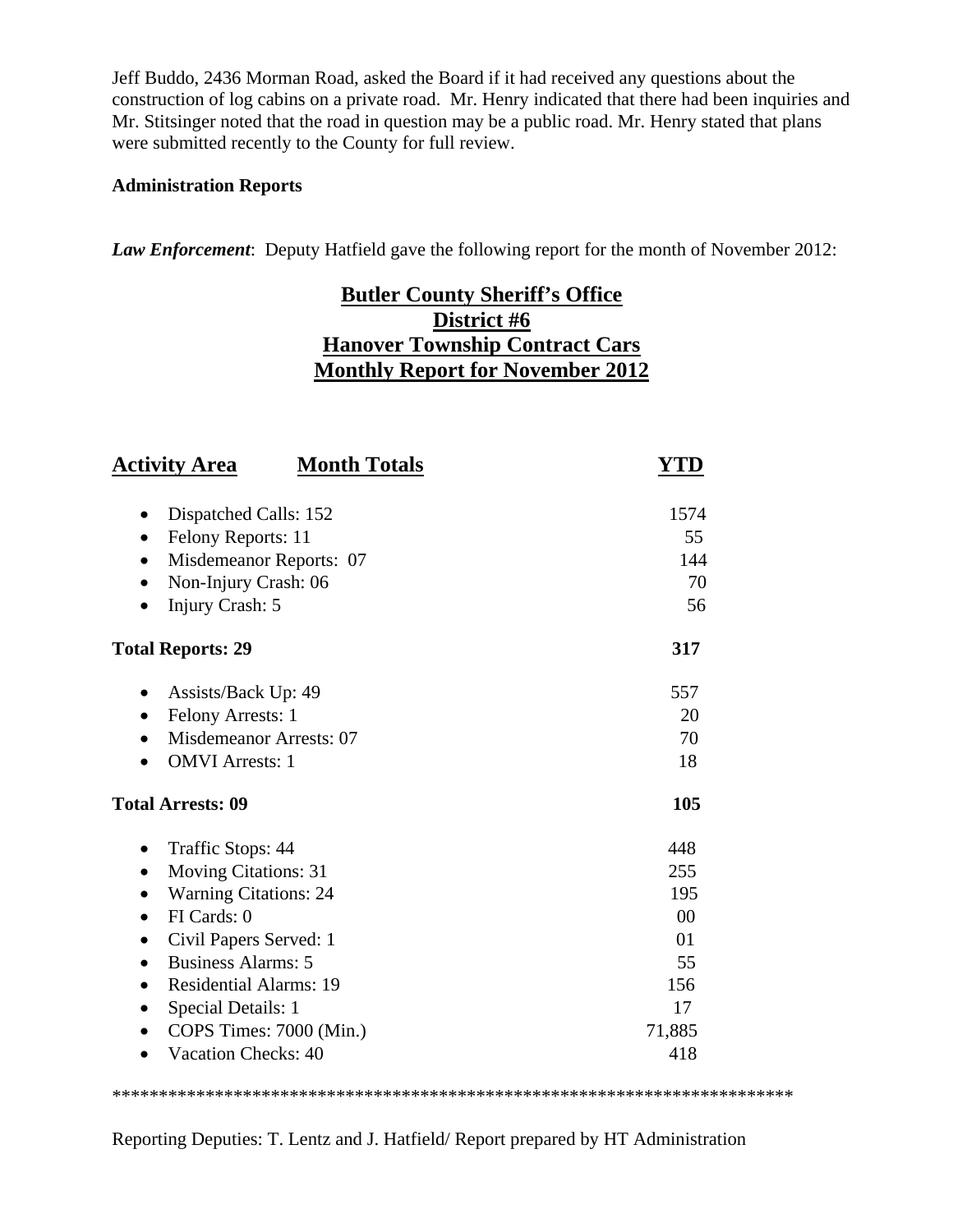*Fire/EMS*: Chief Clark presented the following report for the month of November 2012:

# **Hanover Township Fire Department Monthly Report for November 2012 (Presented in December 2012)**

Run and detail activity for the Fire and EMS operations are reflected in the following numbers:

| <b>Emergency Medical Operations/Squad Runs:</b> | 34                                              |
|-------------------------------------------------|-------------------------------------------------|
| <b>Motor Vehicle Accidents:</b><br>$\bullet$    | 04                                              |
| Fire Runs:<br>٠                                 | 06                                              |
| Fire Inspections:<br>٠                          | 16                                              |
| Air & Light Truck Call Out:<br>٠                | 06                                              |
| <b>Knox Box Details</b>                         | 00                                              |
| (Fire Safety Week Details) 2 schools<br>Other   | 02                                              |
| Total for the month:<br>$\bullet$               | <b>66 Runs/Operations</b><br>(44 Fire/EMS Runs) |
| <b>Total Year to Date</b>                       | <b>592 Runs/Operations</b>                      |
| (YTD 2011: 695 Runs/Ops)                        | (November 2011: 77 Runs/Operations)             |
| Total for 2011                                  | 719                                             |
| Total for 2010                                  | 748                                             |
| Total for 2009                                  | 676                                             |
| Total for 2008:                                 | 669                                             |
| Total for 2007:                                 | 717                                             |
| Total for 2006:                                 | 505                                             |
| (Six Year Yearly Average):<br>(672)             |                                                 |

 $\overline{\phantom{a}}$ 

 **Phil Clark, Fire Chief** 

*Road/Cemetery*: Mr. Gardner presented the following reports for the month of November 2012:

#### **SUPERINTENDENT'S REPORTS (December 12, 2012)**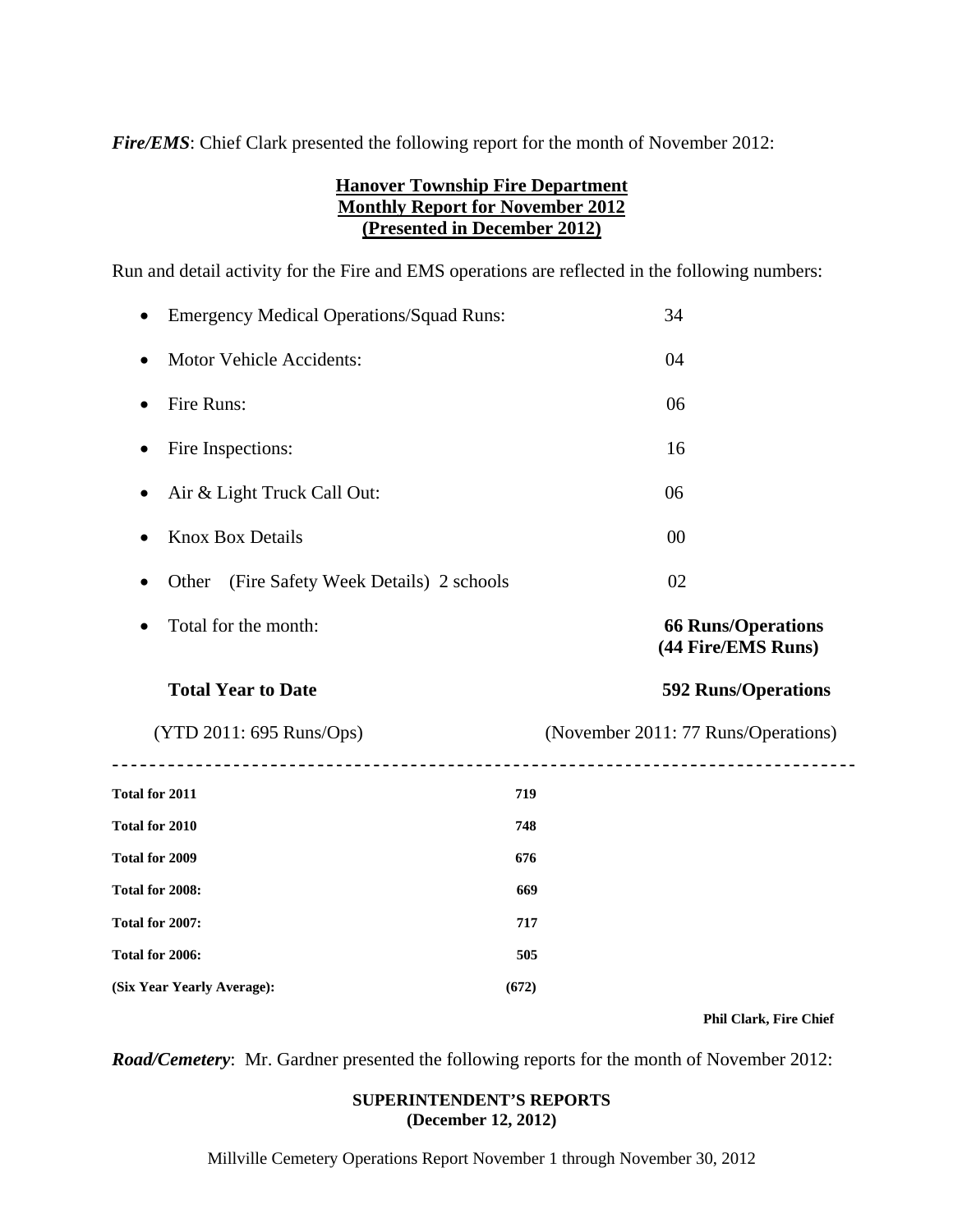| 2 Graves sold to Township residents-----------------------\$                                 | 1220.00   |
|----------------------------------------------------------------------------------------------|-----------|
|                                                                                              | 0.00      |
|                                                                                              | 0.00      |
|                                                                                              | 8,900.00* |
|                                                                                              | 0.00      |
|                                                                                              | 0.00      |
| Foundation and Marker installation fees--------------------\$                                | 100.00    |
|                                                                                              |           |
| $*_{6.0}$ mouth for of \$000 = \$5400.00. Quantler for of \$000 + 2 hours $\Omega$ = \$1100. |           |

 **<sup>\*</sup>**6 @ regular fee of \$900 = \$5400.00; @regular fee of \$900 + 2 hours OT = \$1100; and 2 @regular fee  $+3$  hours OT = \$2400

#### **Road, Streets and Park (Scot Gardner)**

- 1. Picked up and delivered voting equipment.
- 2. Replaced one section of ridge vent on the Community Center.
- 3. Replaced light bulbs on Community Center sign.
- 4. Cut back tree limbs on Woodbine Road.
- 5. Replaced multiple road signs.
- 6. Cleaned carpet at the Community Center.
- 7. Cleaned mud off of Darrtown Road.
- 8. Put up Christmas decorations.
- 9. Finished cracking sealing on Morman Road. Performed cracking on Woodridge Drive, Jesse Drive, Brunner Road, Claude Court, Ward Way and started on Nichols Road.
- 10. Cut and cleaned the intersection at US 27 and Stillwell Beckett.
- 11. Replaced a light photo-cell on the Community Center.
- 12. Performed monthly park, truck and storm water inspections.

#### *Administrator's Report*

#### **Administrator November 2012 Summary Report (Presented December 2012)**

- **Property Acquisition:** Worked with the Eaton family on ideas for the purchase of 19.5 acres and the structuring of an agreement. Reviewed key legal questions with the Prosecutor's Office. Also examined various forms of financing to acquire acreage for the Park.
- Land Use: Prepared documents for the Land Use Committee and held a meeting in late November. Topics covered included suggested zoning code changes by the County Planning Commission. Recorded comments and forwarded them to the Planning Commission staff.
- **Fire Department**: Worked on SOP notebooks for the department. Participated with the Chief in holding meetings with officers and other members of the Department.
- **Board and Financial Reports**: Obtained data from the Fiscal Officer and prepared Township funds analysis for the monthly Board meeting. Prepared Trustee packets. Prepared numerous contracts and permits for facility rentals.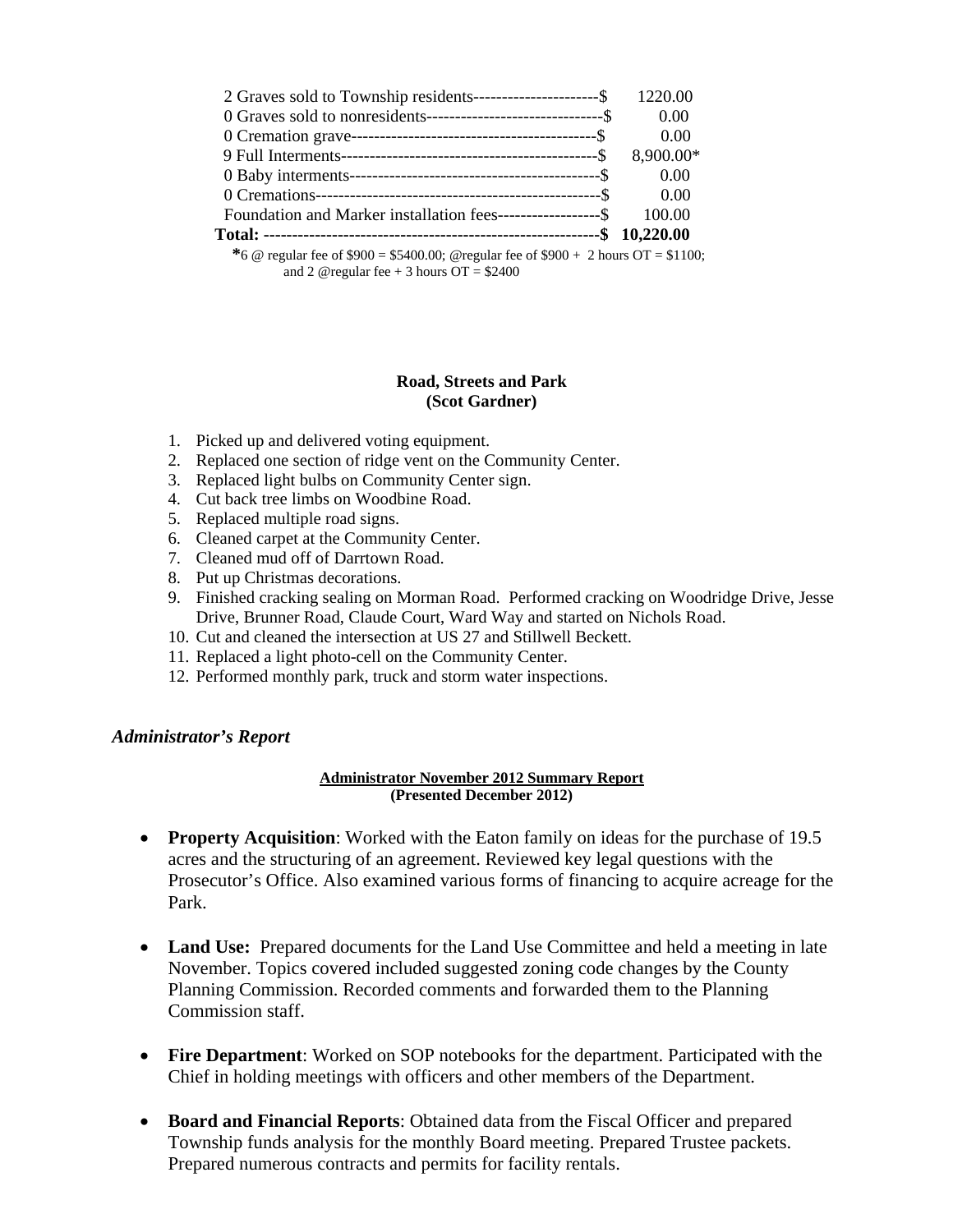- **Park**: Worked with Miami University to plan and price the installation of a handicap swing. Worked with David A. Williams and Associates for proper equipment and layout.
- **Park Restroom Damage**: Filed a report on the vehicle damage to the Park Restroom building. Obtained BCSO report and contacted Insurance carrier. Met at the location with a claims adjuster to go over damage and considerations for repair.
- **Veterans Committee**: Worked with the Veterans Committee and Park Committee members in planning the November  $11<sup>th</sup>$  ceremony. Ordered supplies and line up participates in the program. Helped coordinate the event and luncheon.
- **Capital Equipment**: Worked on Capital equipment financing issues, debt retirement schedules and plans for possible new acquisitions.
- Newsletter: Finished final detailed work on the newsletter, formatted, and sent to Quality Publishing for printing and mailing. Delivery to resident expected in early December.

# **Personnel Actions**:

As a back up to our regular road snow crew, we will be adding either a contractor on a 1099 basis or part time within the existing Road Classification plan approved by the Board previously.

# **Other:**

Vacation: The Township Administrator will be taking holiday vacation leave on Wednesday 12/19 afternoon  $\frac{1}{2}$  day, Thursday 12/20, Friday 12/21 and return to work on December 24<sup>th</sup>. Other days include vacation leave December  $27<sup>th</sup>$  through January  $3<sup>rd</sup>$ . I will be available by cell phone for messages. Scot and Julie will also be checking on any matter that needs immediate attention.

Also included with the Administrator's report were revenue and expenditure reports as well as a report titled General Fund Comparison of Revenue and Expenditures for fiscal years 2001 through 2012.

# **Old Business**

*Newsletter Update:* Mr. Henry reported the Township Newsletter was finished and mailed. Residents began receiving the Newsletter on December 8, 2012. Very favorable comments have been received so far. One resident expressed a concern to which a written response was mailed. The concern was regarding an incorrect reference to a street name; however, the resident had misread the article – there was no incorrect reference to a street name made in the newsletter. The next newsletter is scheduled to come out in late May/early June 2013.

*Restroom Damage Claim Amount/Next Step:* Mr. Henry met with the Township's insurance claim adjuster twice to go over park restroom damage and the Township's plans. The claim has now been settled and a check for \$3,500.47 has been received. Three contractors have been contacted about a price to fix the existing structure but only one proposal has been received. Rather than repair the existing structure, the Board decided to wait on the outcome of a pending CD grant request for funds to build a new structure. In the interim, Rumpke will continue to supply Port-O-Lets.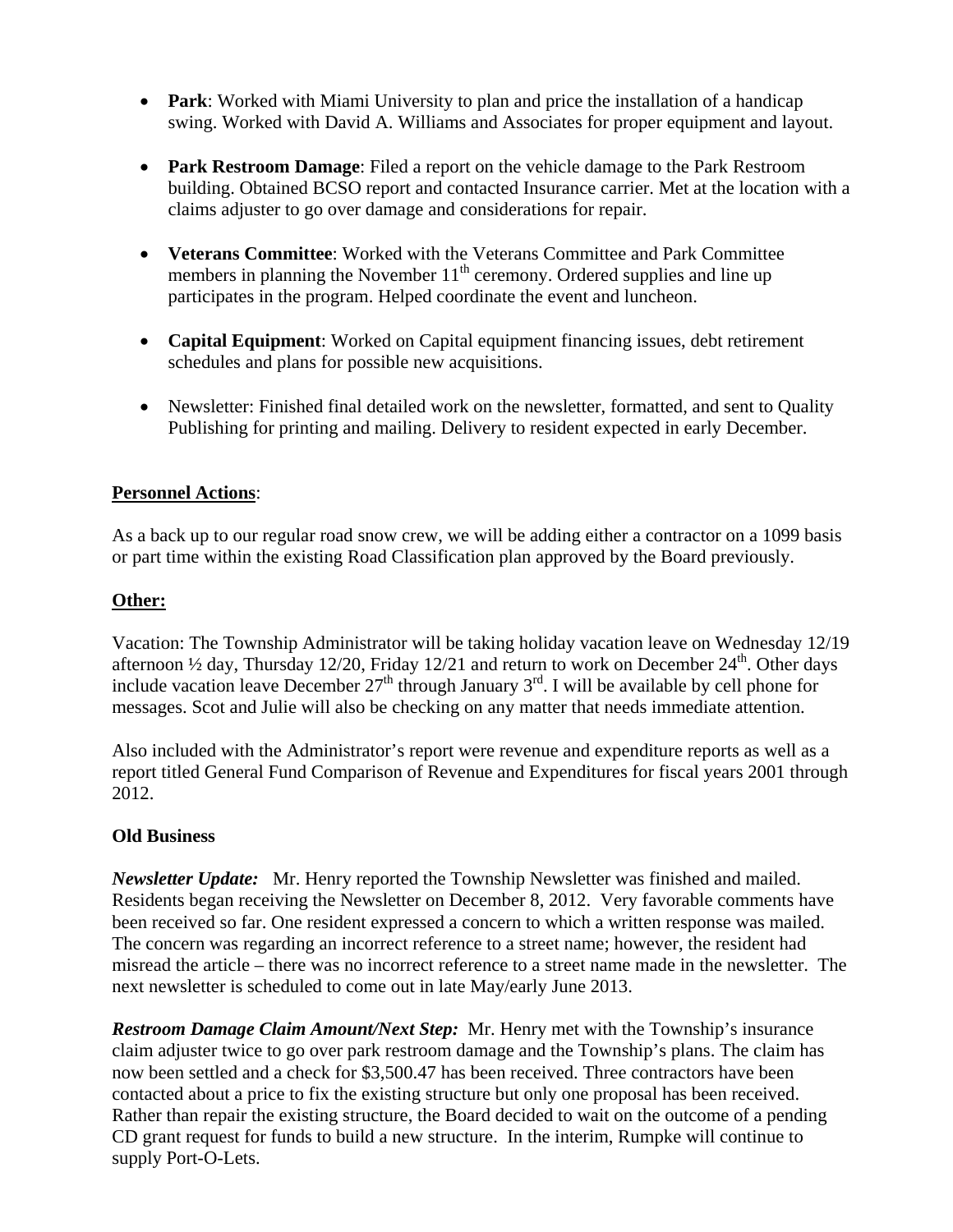*Road Program for 2013 – Estimates Received:* Mr. Henry reported that the Butler County Engineer's Office has forwarded estimates of the requested items/work for 2013. Mr. Henry also reported that by February 1, 2013 the Township must pass a resolution describing the road work it wants to pursue. Mr. Henry requested that in the interim, the Board members review the list from the Engineer's Office and be prepared to take action at its January 2013 meeting in order to meet the February 1 deadline.

*Snow Emergency Publication Update:* Mr. Henry reported that in accordance with Sections 505.17 and 7.16 of the Ohio Revised Code, the new snow emergency regulations have been posted at six conspicuous public locations in the Township, placed as a legal notice in the Hamilton Journal News, posted on the Township web site and posted on the State of Ohio public notice web site. The matter was also discussed in an article in the winter Township newsletter which residents are receiving. Mr. Henry noted that all potentially impacted streets are located in Alamo Heights.

*Other Old Business:* There was no other Old Business.

#### **New Business**

.

*Resolution No. 50-12 Renewal of Vision/Dental Insurances:* Mr. Henry explained group vision and dental insurance plans were due for annual review and renewal. He noted that there was no proposed increase in vision insurance premiums and a 4% increase in dental insurance premiums which had not increased over the past four years. After some discussion, Mr. Miller made a **motion** to adopt Resolution No. 50-12 which was seconded by Mr. Johnson. Upon roll call, all three Trustees voted yes.

# **Resolution No. 50-12**

# **Approving Renewal of the Vision Service Plan and Delta Dental Plan as Part of the Overall Health Insurance Plan for the Township for 2013**

*Whereas*, it is in the best interest of the Township to provide employee group health insurance that offers satisfactory health care which includes vision care and dental services at affordable rates to maintain a competitive work force; and

*Whereas,* the Township's Broker E.D. Stone Insurance Agency and the Township Administrator have reviewed renewal rates for vision and dental care as part of the overall Township Health Insurance Coverages and have determined the coverage provided through Vision Service Plan and Delta Dental represent the best approach for the Township as part of the overall health care plan for the Township; and

*Whereas*, for the new contract year premiums charged by Vision Service Plan have been reduced by 29.9% for 2010 with no increases for 2011, 2012 with no increase for 2013 and Delta Dental premiums have remained unchanged in 2009, 2010, 2012 but for 2013 there is a premium increase of 4% for the same excellent level of care as in the past,

# *Be it resolved by the Board of Township Trustees of Hanover Township Butler County, Ohio, that:*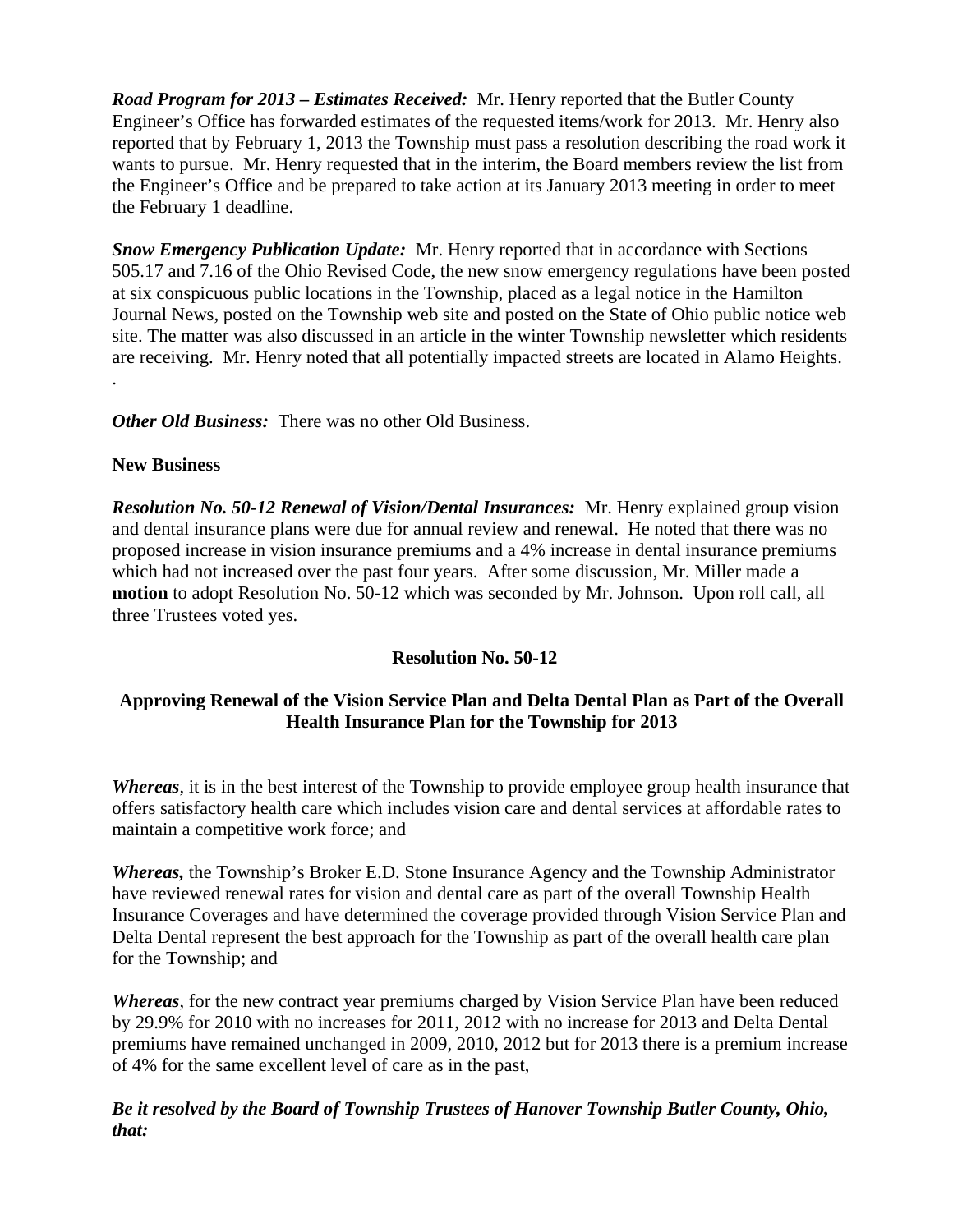**Section I.** Resolution No. 50-12 is hereby approved authorizing the renewal of the group Vision Service Plan for optical insurance at a single annual rate of \$87.60 and family annual rate of \$198.12 for the contract period January 1, 2013 through December 31, 2013. In addition, dental service insurance renewal is hereby approved through Delta Dental at the rate of \$27.03 monthly for a single and \$72.05 monthly for a family for the period January 1, 2013 through December 31, 2013.

**Section II.** The Township Administrator is hereby authorized to execute contract documents in behalf of the Township and the Fiscal Officer is authorized to make premium payments as part of these contracts.

The foregoing resolution was adopted in an open public meeting and is a reflection of the official action taken by the Board of Trustees of Hanover Township Butler County, Ohio on the 12th day of December 2012.

| <b>Board of Trustees</b> | <i>Vote</i> | <b>Attest and Authentication:</b> |
|--------------------------|-------------|-----------------------------------|
| Douglas L. Johnson       |             |                                   |
| Fred J. Stitsinger       |             | Elizabeth A. Brosius              |
| Larry Miller             |             | Fiscal Officer/Clerk              |

*Resolution No. 51-12 Approve Temporary Appropriations for 2013:* Mr. Henry explained the Township was annually required to approve a temporary appropriations resolution in order to continue operations into the beginning of the next calendar year. The actual final appropriations would not be passed until later in the first quarter of the new year. After some discussion, Mr. Stitsinger made a **motion** to adopt Resolution No. 51-12 which was seconded by Mr. Miller. Upon roll call, all three Trustees voted yes.

# **Resolution No. 51-12 Approving Temporary Appropriations for Fiscal Year 2013 for Hanover Township Butler County, Ohio**

*Whereas*, the Board of Trustees, Fiscal Officer and Administration have been reviewing the necessary operating fiscal requirements for the first quarter of 2013; and

*Whereas*, there is a need to set temporary funding of activities for all Township Operations until a final appropriation can be prepared and approved during the first quarter of 2013; and

*Whereas*, the Fiscal Officer has prepared said temporary appropriations for all services and set forth the first quarter 2013 anticipated revenues and expenditures in the attached document entitled: **Attachment Resolution No. 51-12 Temporary Appropriations 2013.** 

# *Be it resolved by the Board of Township Trustees of Hanover Township Butler County, Ohio*

**Section I.** That to promote efficient and sound fiscal operations for the Township, the Board hereby adopts a Temporary Appropriation for 2013 as reflected in the attachment hereto entitled: Attachment Resolution No. 51-12 Temporary Appropriations 2013.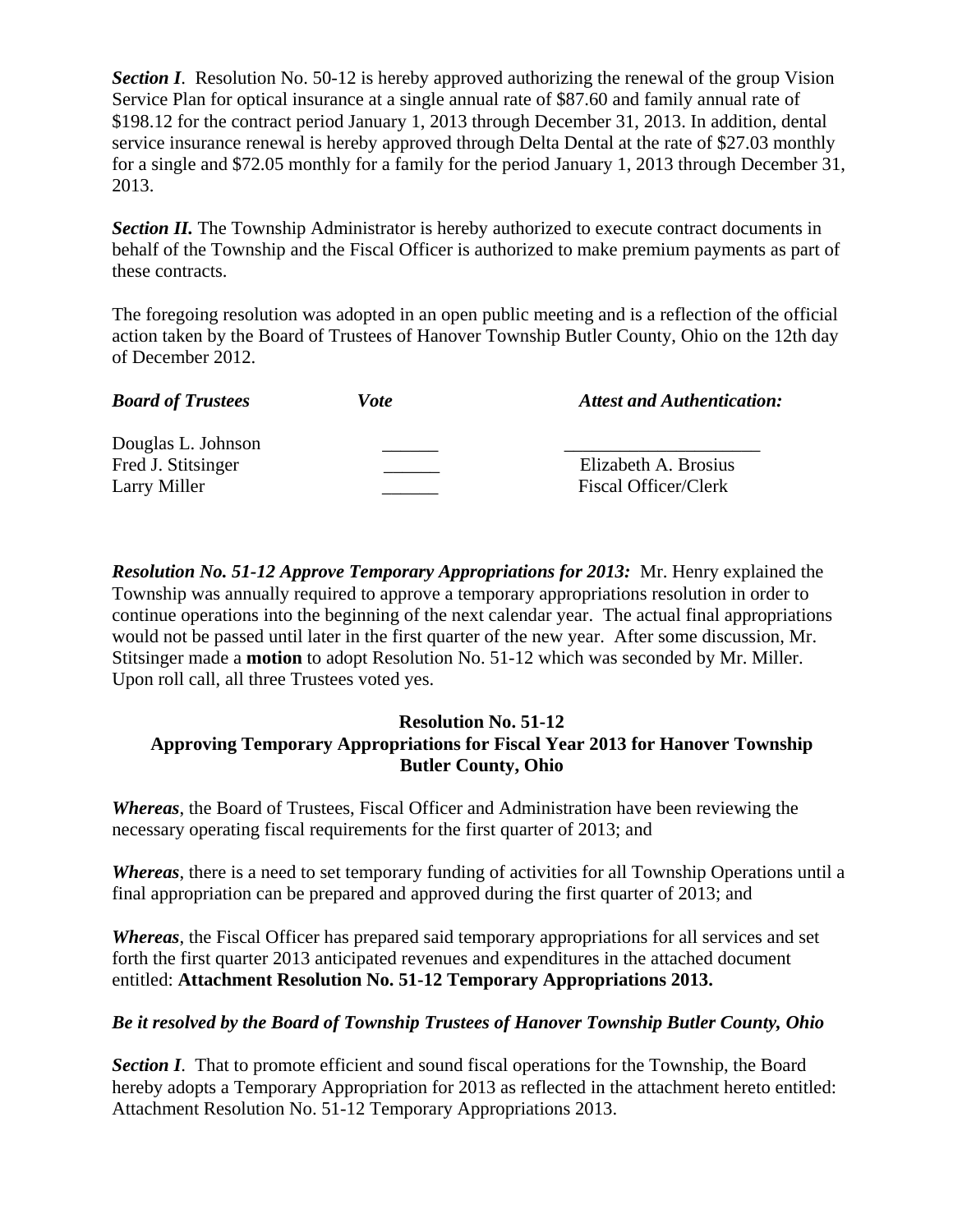**Section II.** That the Fiscal Officer is authorized to process expenditures in accordance with the Temporary Appropriation 2013 document.

The foregoing resolution was adopted in an open public meeting and is a reflection of the official action taken by the Board of Trustees of Hanover Township Butler County, Ohio on the  $12<sup>th</sup>$  day of December 2012.

| <b>Board of Trustees</b> | Vote | <b>Attest and Authentication:</b> |
|--------------------------|------|-----------------------------------|
| Douglas L. Johnson       |      |                                   |
| Fred J. Stitsinger       |      | Elizabeth A. Brosius              |
| Larry Miller             |      | <b>Fiscal Officer/Clerk</b>       |

*Resolution No. 52-12 Then and Now Actions:* Mr. Henry explained the routine "house-keeping" nature of this resolution. . This resolution covers a payment to Stephenson Oil Company. After some discussion, Mr. Miller made a **motion** to adopt Resolution No. 52-12 which was seconded by Mr. Johnson. Upon roll call, all three Trustees voted yes.

#### **Resolution No. 52-12**

#### **Approving Purchase Orders and Subsequent Expenditures Provided Under the "Then and Now" Process as Recommended by the Fiscal Officer**

*Whereas*, the Fiscal Officer reported on recent "Then and Now" purchase of products and services from the Stephenson Oil Company; and

*Whereas*, the Fiscal Officer recommends that payment associated therewith be authorized through a "Then and Now" Purchase Order (amounts over \$3,000.00) officially approved by the Board and payment made accordingly; and

*Whereas*, the Board of Trustees concurs with the recommendation of the Fiscal Officer,

# *Be it resolved by the Board of Trustees of Hanover Township Butler County, Ohio*

**Section I.** That to promote sound and efficient fiscal operations for the Township, the following item is hereby approved: \$3,312.58 Stephenson Oil Company Fund 2021.

*Section II*. That the Fiscal Officer is authorized to take all necessary steps to process said expenditures and provide payment accordingly.

The foregoing resolution was adopted in an open public meeting and is a reflection of the official action taken by the Board of Trustees of Hanover Township Butler County, Ohio on the  $12<sup>th</sup>$  day of December 2012.

| <b>Board of Trustees</b>                                 | <i>Vote</i> | <b>Attest and Authentication:</b>                   |
|----------------------------------------------------------|-------------|-----------------------------------------------------|
| Douglas L. Johnson<br>Fred J. Stitsinger<br>Larry Miller |             | Elizabeth A. Brosius<br><b>Fiscal Officer/Clerk</b> |